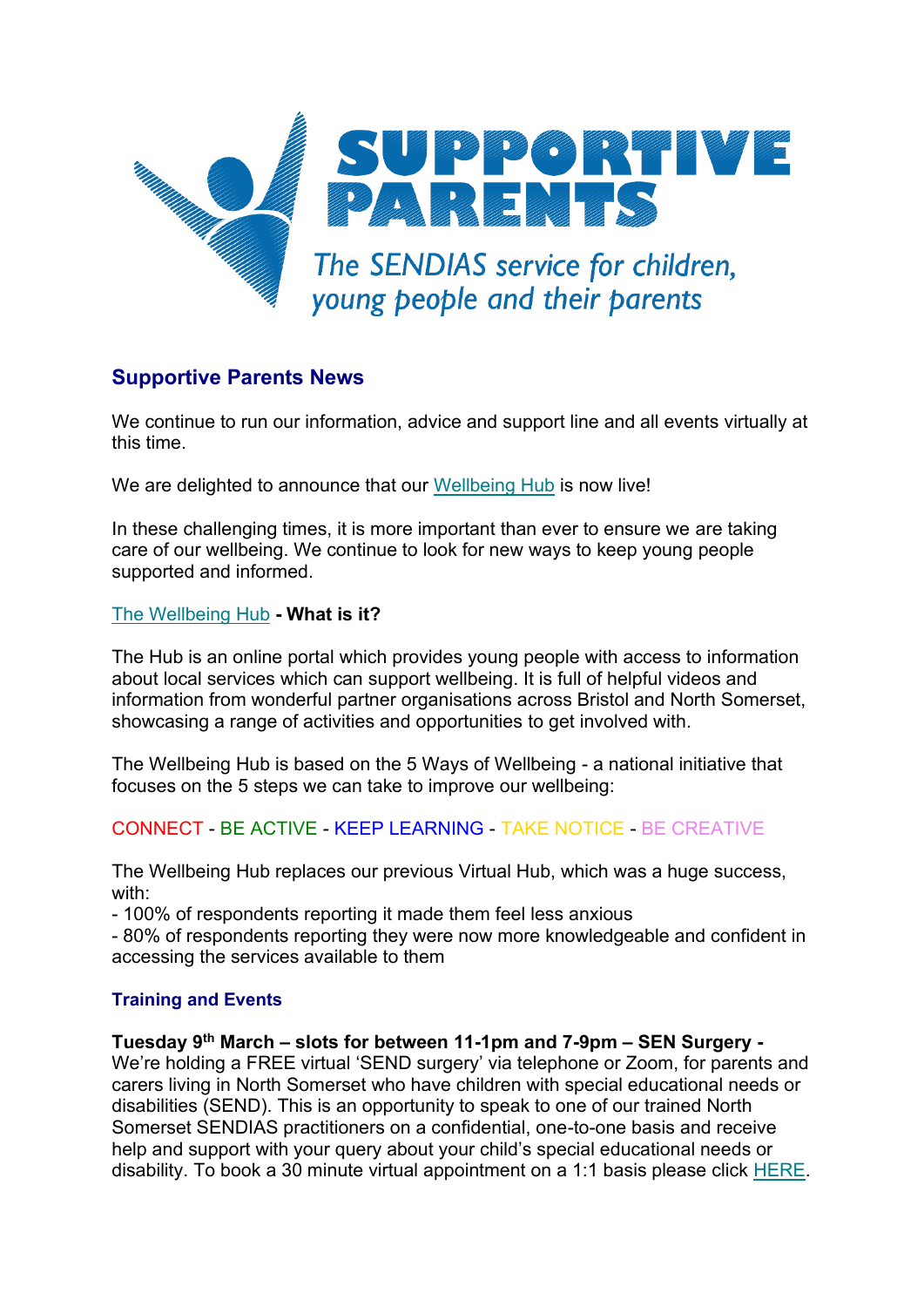**Tuesday 16th March –10.30-12.30pm - Annual Review Coffee Morning -** This FREE coffee morning, facilitated by Supportive Parents' trained staff, is aimed at parents or carers of children with SEND and/or young people with SEND who have an Education Health and Care Plan. It is about Annual Reviews. The workshop will cover:

- how to prepare for an EHCP Annual Review
- how to ensure your views are heard
- what should happen both during and after the Annual Review

To book a place please click [HERE.](https://www.eventbrite.co.uk/e/north-somerset-annual-review-coffee-morning-tickets-129011963255)

## **Other Local Events and Support**

**NSPCWT – Wednesday 3rd March 10-1pm -** North Somerset Parent Carer Forum are running a virtual 'Parent Rep Training' workshop – if you would like to know more about what being a parent rep entails and would like to attend please email admin@nspcwt.org

**Autism Family Liaison Service Pilot** – new 6-month pilot in North Somerset for Parents, Carers and Young People – run by Bridging the Gap Together. To provide primary support for families living with the effects of autism and its associated conditions through the pandemic. From November 2020 to April 2021 – Mondays and Wednesdays 10am-4pm and Fridays 10am - 1pm. Support via Zoom, Skype, Teams or telephone with Liz Kelly. Email support@bridgingthegaptogether.org.uk.

**Gympanzees –** Alongside their lending library, Gympanzees also have an online resource hub. These features all different types of SEND and gives lots of ideas for activities to do at home with your child/young person to support them. To find out more please click [HERE.](https://www.gympanzees.org/our-home/online-resource-hub)

**Youth Sports Trust -** Youth Sport Trust has a number of free resources to help parents and children have fun and stay active at home. There are a huge range of activities and downloads on our coronavirus support page including: Links to the After School Sport Club which runs live on YouTube at 5pm every Tuesday and Thursday and the 60 second challenges. To find out more click [HERE.](https://www.youthsporttrust.org/freeresources)

## **Consultation and Feedback**

Your views matter! We really want to know how our service can be of most use to you. As the roll out of COVID vaccines starts we look forward to meeting in person again.

While we will be glad to put the difficulties of this period behind us, we are keen to embrace the positives. Delivering our services remotely has some advantages. Some people find it easier to attend virtual events and they can be organised more readily and offered across the whole of the city. **We would like to hear your views so that we can develop our service offer**. Please spend just a

minute responding to our survey about our future virtual service offer [here.](https://www.surveymonkey.co.uk/r/SPservicespostlockdown)

**Social Care Review.** An [independent review of children's social care](https://www.gov.uk/government/groups/independent-review-of-childrens-social-care) has been announced by the government (15 January 2021). To find out more about the terms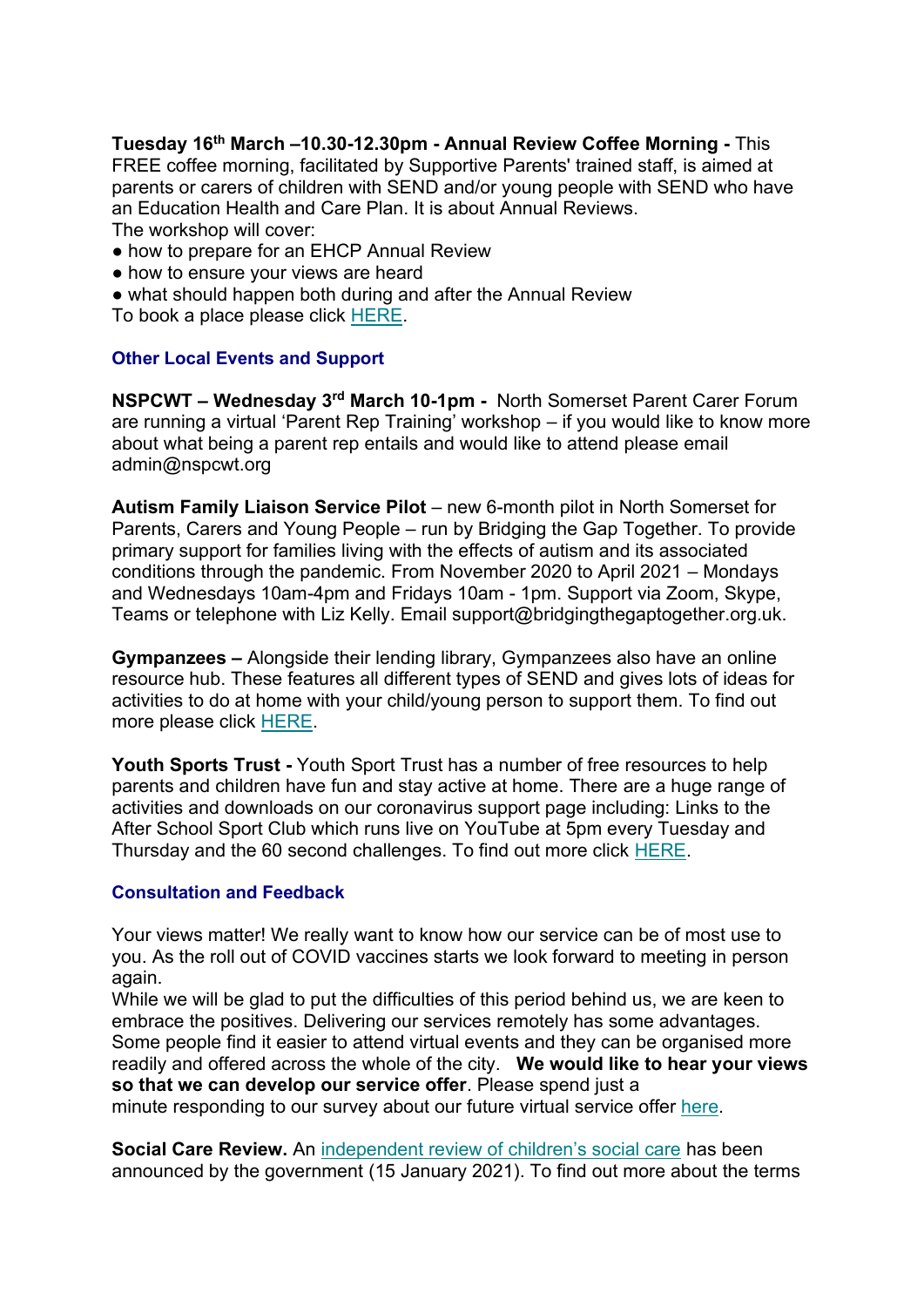of reference and how to take part click [here.](https://www.gov.uk/government/groups/independent-review-of-childrens-social-care)

**Covid 19 Consultation Opportunity.** The Covid-19 pandemic has brought unprecedented challenges to all children and young people, and these can be particularly hard for those young people with a special educational need and/or a disability (SEND). NCB is currently doing a national consultation to hear from children and young people with SEND, aged between 5-25, about the impact of the pandemic on them - how lockdown has impacted their support network, academic goals, and social and emotional wellbeing and what can be learned from this. To find out more and to give your feedback please click [here.](https://councilfordisabledchildren.org.uk/news-opinion/news/covid-19-consultation-opportunity)

## **Education and SEND**

#### **Resources**

**NEW Resource!** Our latest resource is called **[Specifying provision in an EHCP](https://www.supportiveparents.org.uk/wp-content/uploads/2021/01/Specifying-provision-in-an-EHC-Plan.pdf)**. We receive lots of enquiries about how specific wording in EHCP's should be. This is a guide for parents and carers to learn about the requirements of support written in an education health and care plan.

**SEN Support in Schools.** Another area we always receive lots of enquiries about is SEN support in schools, which our [information series](https://www.supportiveparents.org.uk/resources/information-series/) this month is based on. Further resources such as our Guide to SEN Support can also be found on our [website.](https://www.supportiveparents.org.uk/wp-content/uploads/2020/02/3-SEN-Support-Bristol.pdf)

#### **National Resources**

**Contact.** Currently are offering virtual information and advice workshops on a wide range of topics on SEND. For more information on these and to book please click [HERE.](https://www.contact.org.uk/help-for-families/family-workshops-events/)

**Young Minds.** Tips, advice and where you can get support for your mental health during the coronavirus pandemic. Please click [HERE.](https://youngminds.org.uk/find-help/looking-after-yourself/coronavirus-and-mental-health/)

**National Autistic Society.** Latest guidance, updates and resources on coronavirus for autistic people, their families and professionals. Please find this [HERE.](https://www.autism.org.uk/advice-and-guidance/topics/coronavirus)

**Mental health and wellbeing advice.** [Anna Freud National Centre for Children and](https://www.annafreud.org/parents-and-carers/)  [Families](https://www.annafreud.org/parents-and-carers/) has lots of helpful resources for families which may be of particular help at the moment. They provide advice and guidance for parents and carers to help support a child or young person experiences poor mental health or wellbeing.

#### **National News**

**Great news for SEND funding.** Over £42 Million has been made available to help raise educational standards, improve services and provide practical support to children with special educational needs and disabilities. Click [here](https://councilfordisabledchildren.org.uk/news-opinion/news/over-%C2%A342-million-support-extended-children-send) to find out more.

**IPSEA – Update on Covid-19, school reopening and SEN provision.** Updated information regarding school closures, who is eligible to attend school and the